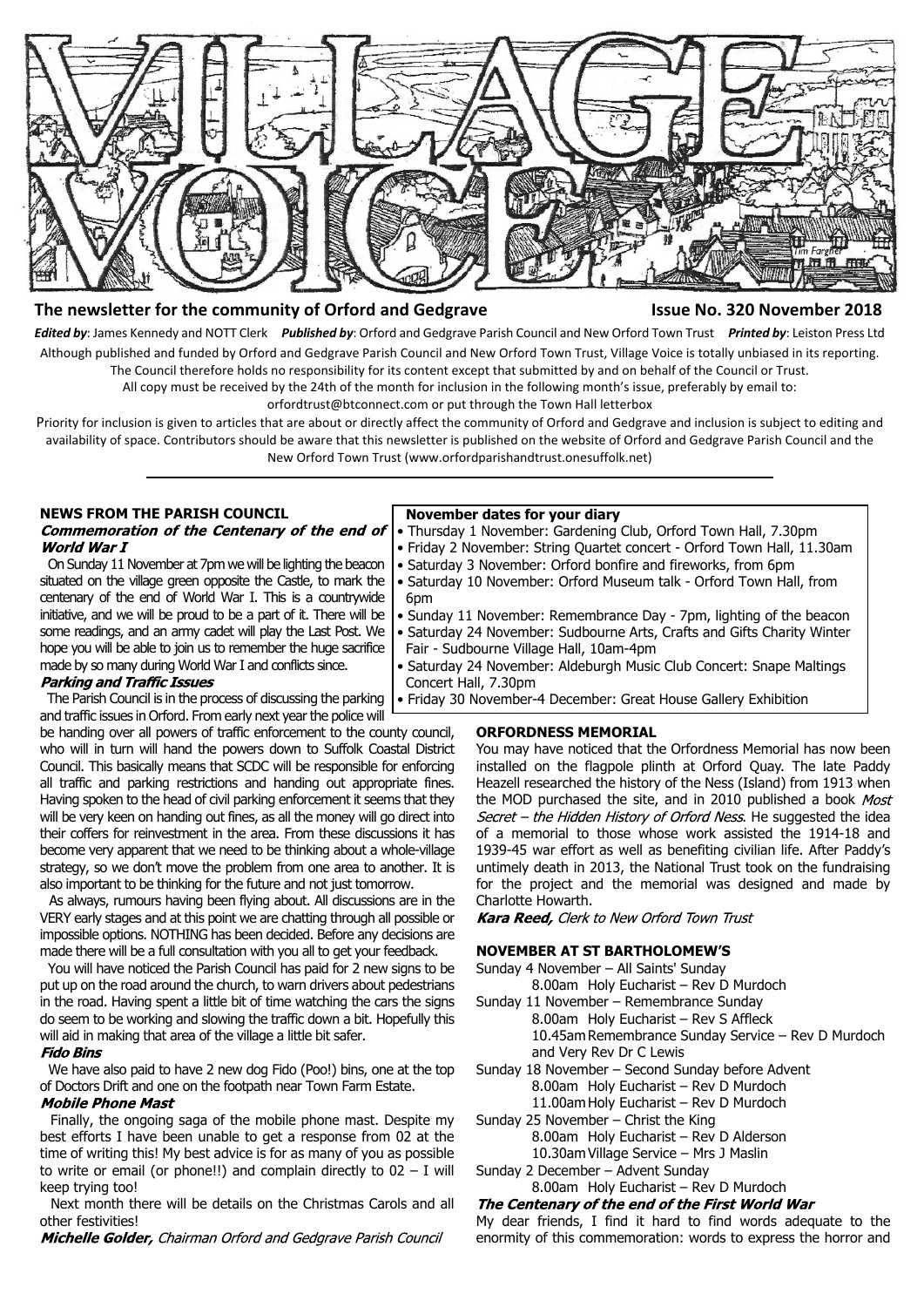pity of war in general, and World War I in particular. Three quarters of a million were killed, from Britain alone, mostly young men, and many more bereaved and injured in body and mind, the latter often unable to speak of their experiences. I am reading 'Fierce Imaginings – The Great War, Ritual, Memory and God' by Rachel Mann (DLT, London, 2017). It meditates on Remembrance today, using her own family's experiences, culture, war poetry and literature, and faith. She says that 'the only response – the only way of trying to articulate war is, ironically, silence' (page 146). Hence the twominute silence we keep. She writes of how Christian nations fighting each other questioned our understanding of God: shifting emphasis from a patriarchal, imperialistic God ordering history to a God who, in Christ suffers with us. At the heart of Christian faith is an instrument of torture and the shameful death of an innocent young man. Yet the cross was not the final word: rather it shows how God takes death into God's loving self. The Risen Lord offers not revenge but reconciliation, peace and new possibility.

### Some commemorative events around the Peninsula **Team Ministry**

 Sunday 11 November 10.45am, Remembrance Sunday Services at Orford and St Gregory, Rendlesham. At Orford, our Guest Preacher will be The Very Revd Dr Christopher Lewis, who served in the Royal Navy before Ordination, was my Doctrine and personal Tutor at Theological College, and latterly Dean of Christ Church Cathedral, Oxford, before retiring to Aldeburgh.

 Also on Sunday 11 November, 3-4pm Tunstall Church 'Bringing the boys back home'. Lifesize sculptures of the fallen, photos, music, reflections and afternoon tea.

 Thursday 8 November 11am. The Royal British Legion lay crosses on War Graves at Orford and Sudbourne.

 Throughout November: Armistice 100, exhibition at Alderton Church, refreshments available on 3, 4, 10 and 17 November.

'At the going down of the sun, and in the morning,

We will remember them.'<br>Your friend and Team Rector, David

**Rev. David Murdoch** 

# **NOVEMBER AT ORFORD METHODIST CHURCH**

|                                | Sunday 4 November 10.30am Stephen Caley – Soup & Pud |
|--------------------------------|------------------------------------------------------|
|                                | Lunch                                                |
| Sunday 11 November REMEMBRANCE |                                                      |
|                                | 10.30am Stephen Caley                                |
|                                | Sunday 18 November 10.30am Rev Stephen Yelland       |
|                                |                                                      |

Sunday 25 November 10.30am Rev Martin Dawes – Communion Sunday 2 December ADVENT SUNDAY

 10.30am Stephen Caley – Soup & Pud Lunch As usual the MONDAY TEA ROOM will be open, now with winter hours of 11am–2pm(ish). A varied lunch menu always available with coffee, tea, scones and cake too! Also available, cards, crafts, art/paintings and preserves. Come and visit us, no need to book.

 WEDNESDAY LUNCH is served at 12.30pm – you are welcome to join with us, however, you will need to book your meal.

 First Sunday of the month Soup & Pud lunch got off to a great start on 7 October for the Autumn/Winter. This popular part of after church fellowship is really enjoyed.

 Wednesday Lunch celebrated its 19th year – yes, 19 years since we commenced our regular Wednesday Lunch sessions where have the years gone? A delicious 'roast' lunch and tempting desert was enjoyed by all. Everyone shared the 'birthday cake' and went home clutching a box of chocolates – well, you can't go home from a party empty handed! The staff was presented with a signed card and framed plaque in recognition of the 19 years. Our many thanks to Dave Parnell who designed, created and printed the plaque which will hang in the Wesley Room.

 Poppy Festival – we will report on this in next month's issue – suffice to say at the time of printing the November addition, sales of knitted poppies, over a wide, are exceeding supply! **Stephen Caley** 

#### **ORFORD SPORTS AND RECREATION CLUB**

As we progress towards the Christmas period, events at the club are as detailed below:

- Club night every Monday, Friday and Sunday night, 8:30pm onwards.
- Friday 30 November, Bingo Night 8pm
- Friday 21 December, Bingo Night and Christmas Draw Night 8pm
- Saturday 22 December, live music from Flaming Cheek, 8pm til late
- Sunday 23 December, Children's Christmas Party, 2pm til 5pm, (details to follow)
- Monday 31 December, New Year's Eve, "Glitter Ball Disco" Many thanks for your ongoing support.

Mark Smy, OSRC Secretary, tel 450358

# **ORFORD BONFIRE AND FIREWORKS**

Saturday 3 November. Bonfire lit at 6pm and fireworks at 7pm. Garden waste only. This year the field will be closed from 10am on the morning of the 3rd. All donations pay for next year's fireworks. No sparklers on site please. **Nicky Ehlert** 

#### **ORFORD MUSEUM NEWS Orford Museum Talk**

On Saturday 10 November 2018 there will be a talk in Orford Town Hall entitled 'M.R James' East Anglia'. The talk will be given by Dr. Richard Hoggett, a freelance heritage consultant, writer and lecturer specialising in the historic landscape of East Anglia who has already given several very enjoyable, interesting and informative talks to the Friends of Orford Museum and guests. The evening will start at 6.00pm with a complimentary glass of wine and the talk will start at 6.30pm. Entrance is £5.00 for Friends of Orford Museum and £7.00 for guests.

 M.R James is best known as the writer of some of the finest ghost stories ever published and was also the foremost medieval scholar of his day with a strong academic and personal interest in East Anglia's landscape and history. This lecture examines James' East Anglian connections from his childhood in Suffolk to his involvement with excavations at St. Edmund's Abbey in Bury and looks at the influence which the region had on the development of his ghost stories.

### **In Memoriam**

 In commemoration of the armistice of WWI in November 1918, we are exhibiting in Orford Church a selection of the biographies of the men who fell in that terrible war and who are listed on the memorials in the churches of Orford, Boyton, Butley, Chillesford, Iken and Sudbourne. These biographies were compiled by Brian Boulton and first exhibited at the WWI exhibition in Orford Town Hall organised by Orford Museum in 2014. There are 83 of them in total and we hope to rotate the display so that as many as possible can be seen over the next few months.

Elizabeth Spinney, Chairman, Orford Museum. a.spinney43@btinternet.com, 01394 450622

### **DOREEN LONGHURST**

Sadly, the village lost one of its most senior members this autumn when Doreen Longhurst (née Draper) aged 92, passed away peacefully in her seventeenth-century home in Church Street, where she was born and spent most of her life. The family would like to thank all those who showed such kindness to her during the years, especially after her husband, Tom, passed away in 2009 and her health began to fail. Many have reminisced on her friendliness and sense of humour and this has been a great comfort to us.

#### **Margy Longhurst**

#### **MACMILLAN COFFEE MORNING**

Sharon and Tracy would like to thank all those who supported their charity coffee morning held on Saturday 29 September. A special thank you to all who helped on the day, and to those who donated items for the day and such lovely cakes  $-$  we had lots of compliments on the great tasting cakes.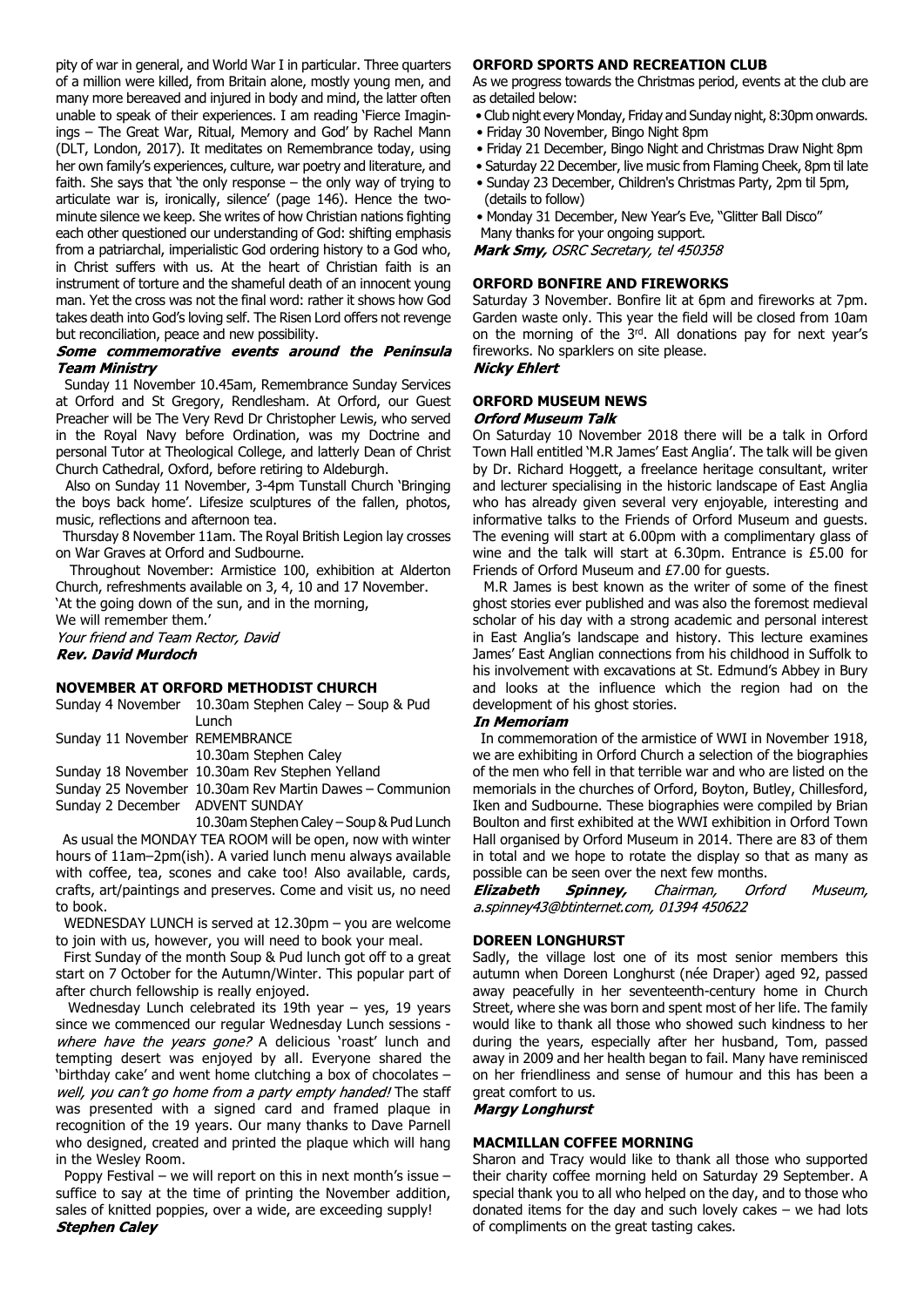The sun shone, making it a perfect day to sit outdoors with a cuppa and chat with friends and family whilst raising money for such a great cause. We raised an amazing £900 on the day and the total is still rising. Thanks again to everyone.<br>**Sharon Andrews and Tracy Worne** 

# **GARDENING CLUB**:

**Next event:** Colour Theory for Gardeners

Speaker: Neill Ludmon, freelance and runs courses for Woottens and Crocus

Venue: Orford Town Hall, Back room

Date and time: Thursday 1 November

 Neill will be known to many of you, as a speaker in past years, particularly on 'Grasses' recently. He also ran our very successful workshop earlier this year on 'Border Design and Planting'. He was a lecturer at the well-known Capel Manor in Enfield until fairly recently and then moved to Suffolk to enjoy our way of life here. We are very fortunate to have him close by. Neill will speak to us about colour theory and how we can use it to develop and enhance our gardens and outside spaces in so many ways. EVERYONE WELCOME!

# **Eric Mason Shield Competition**

 At this event we will also be holding the third and final competition. Let's keep up the momentum and give the members who currently have the most points a 'run for their money'. It is: A Photo of Autumn Colours to be judged by Neill

### **Coming next:**

AGM (short and to the point) and Social Evening Supper on Thursday 6 December – always great fun! Members only.

**Taster for the 2019 Programme** being developed: The Apothecary's Garden, Salvias, Shade Loving Plants, Sweet Peas… Polly Sharkey, Chair, 01394 450959 creativefutures98@btinternet.com

### **ORFORD AND SUDBOURNE W.I. DAY TRIP TO NORWICH**

A day out for Christmas Shopping. Thursday 15 November 2018. Pickups in Sudbourne, Orford and Snape to arrive outside John Lewis about 10.30am and depart from there at 4pm. Cost: £14 per person. To book a seat contact Louise Schofield 01394 450108, louiseschofield0104@gmail.com

# **SUDBOURNE ARTS, CRAFTS AND GIFTS CHARITY WINTER FAIR**

This will take place in Sudbourne Village Hall on Saturday 24 November, from 10am to 4pm. There will be a raffle to win a Christmas Hamper. All proceeds will be donated to The John Le Vay Cancer Support & Information Centre, Ipswich Hospital. Tea, coffee & homemade cakes will be served all day plus soups & bread between 12-2pm. Donations for the Christmas Hamper, cakes and offers of help will be warmly appreciated. Contact Jacquie Joels, tel 01394 459949

# **ST BARTHOLOMEW'S CHURCH CHRISTMAS BAZAAR**

Saturday 8 December 2018 from 2pm

 The popular annual Christmas bazaar will be held in the Church from 2pm on Saturday 8 December, with 80% of the proceeds for the Church Fabric and 20% going to the Thomas Marshall Education Fund. Always a great start to Christmas. Come along with your family and friends and have some fun on the bottle tombola, the raffle and 'Guess the weight of the cake', and grab bargains galore from the Bric-a-Brac and Book Stalls. Pick up those 'must have' gifts from the Christmas Stall which will be full of edible Christmas goodies and other Christmas fare.

 Refresh yourselves with delicious mulled wine, mince pies, teas and cakes and listen to Nick Raison playing your seasonal favourites on the piano.

 Raffle prizes, cakes, mince pies, bottles for the bottle tombola and any items and books (no cookery or gardening) of good quality that you can offer to be sold would be greatly appreciated.

For a change, there will be a Puzzle Stall instead of the usual toy stall so we will be grateful for any jigsaw puzzles or indeed any other type of puzzle!

 All items can be brought to the Church on the Friday afternoon (7 December) and on the morning of the bazaar, or alternatively contact the people below or Wendy Marshall on 01394 450090 Look forward to seeing you all on Saturday 8 December! Bottle Tombola: Suki Pearce, Beacon Cottage, Broad Street, 450011 Raffle: Christine Murdoch, The Rectory, Front Street, 450336 Cakes: Pat Walker, Garden Cottage, Ipswich Road, 450276 Bric-a-Brac: Caroline Gill, Seawinds, Gedgrave Road, 450302 Christmas Stall: Wendy Marshall, Chantry Cottage, Gedgrave Rd, 450090

**Wendy Marshall** 

### **CHRISTMAS TABLE CENTREPIECE COURSE**

Thursday 13 December, 3.30pm-5.30pm in Orford Church with Teresa Cook. £15 including refreshments. Limited places available so please book early. Booking on 01394 450276 or contact@tmef.org.uk. Proceeds to Thomas Marshall Education Fund. **Roger Hipwell** 

#### **THE PENINSULA PRACTICE NOVEMBER NEWSLETTER YOUR SURGERY NEEDS YOU!**

If you live more than a mile from a pharmacy, The Peninsula Practice CAN dispense all your medications. Companies like Pharmacy 4 U are sending mail shots in this area asking you to transfer to them. If you sign up for other companies to dispense

your medications it puts your WHOLE SURGERY at RISK. Please support your dispensary at Alderton, Orford and Hollesley and order your medication from The Peninsula Practice. **Surgery Closures** 

GP Closure: PM Thursday 15 November 2018, 13.00-18.30

# **CHAMBER MUSIC CONCERTS AT ORFORD TOWN HALL**

I'd like to draw your attention to an exciting new series of chamber music concerts featuring outstanding professional musicians in Orford's beautiful Town Hall. Join us once a month this Autumn on Friday lunchtimes and enjoy superb performances of some of the greatest classical music. The performers have worked with the finest orchestras in the country: English Chamber Orchestra, Royal Philharmonic Orchestra, London Symphony Orchestra, Philharmonia Orchestra, Academy of St Martin in the Fields to name but a few. Why go to the Wigmore Hall when it's here on your doorstep!

Dates for your diary:

Fridays from 11:30am–12:30pm

2 nd November – The Ward Quartet – Haydn and Shostakovitch 7 th December – The Anime Trio – Music for flute, viola & harp Tickets: £10

Wendy Gudgin, gudginw@gmail.com, tel: 07903 269520

# **GREAT HOUSE EXHIBITION: Friday 30 November to Tuesday 4 December**

Following on from the success of the two previous events earlier this year The Great House Gallery is planning a third 'pop-up' exhibition at the end of November. We will be exhibiting work for sale by an outstanding mix of talented local artists and collecting money for the Orfordness Lighthouse Trust from ticket sale proceeds on the Preview Evening and the tea, coffee and cakes sales during the event.

 Tickets for the preview on the evening of Friday 30 November cost £10 (limited availability) at www.greathousegallery.co.uk **Fiona Gerard** 

# **NOVEMBER AT THE KING'S HEAD**

As the winter starts to draw in we are pleased to welcome you all to The King's Head, with the wood burner roaring and an equally warm welcome. With the shorter daylight hours comes our winter opening hours, which are: